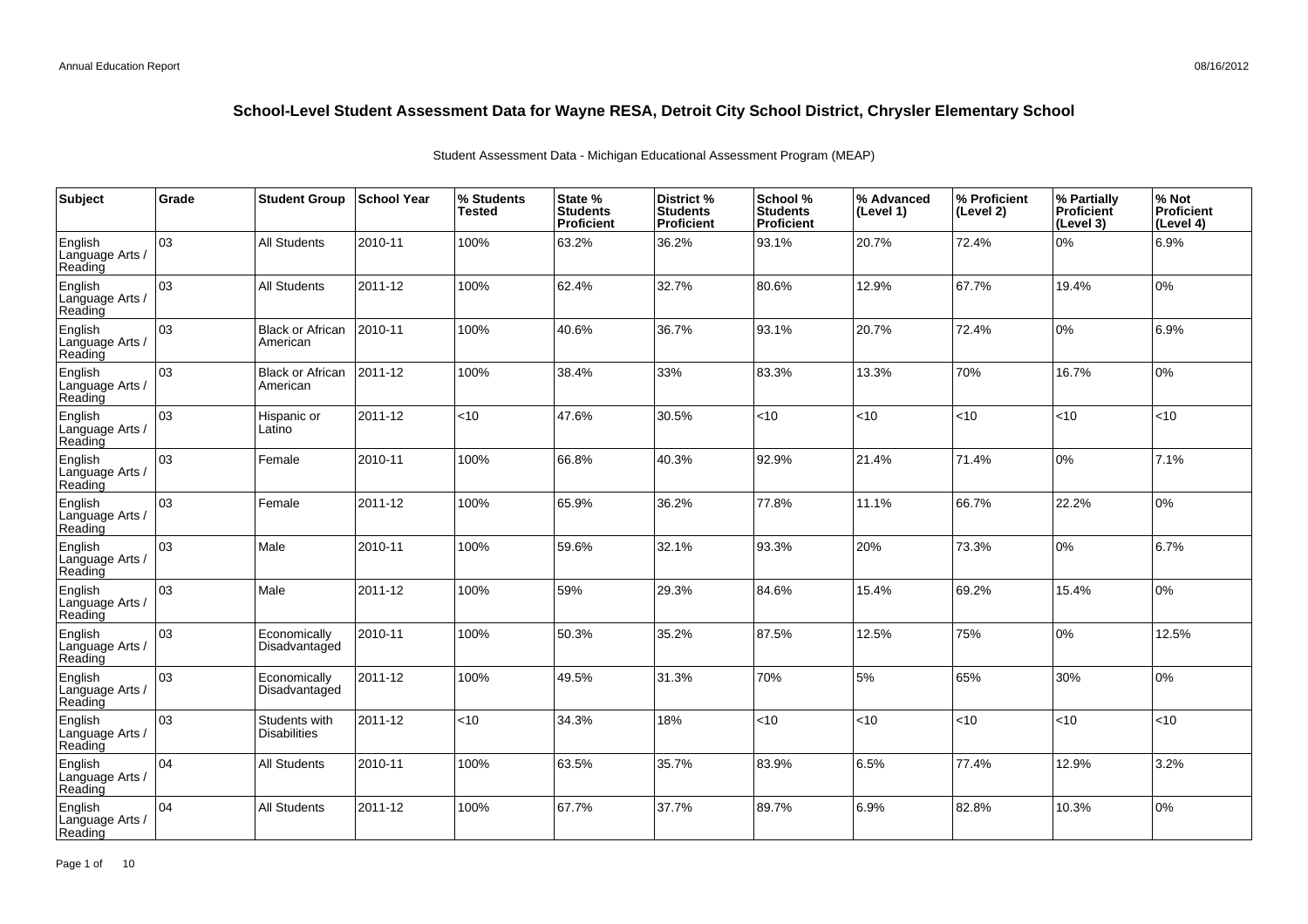| <b>Subject</b>                        | Grade | <b>Student Group</b>                 | <b>School Year</b> | % Students<br><b>Tested</b> | State %<br><b>Students</b><br><b>Proficient</b> | District %<br><b>Students</b><br>Proficient | School %<br><b>Students</b><br><b>Proficient</b> | % Advanced<br>(Level 1) | % Proficient<br>(Level 2) | % Partially<br>Proficient<br>(Level 3) | % Not<br>Proficient<br>(Level 4) |
|---------------------------------------|-------|--------------------------------------|--------------------|-----------------------------|-------------------------------------------------|---------------------------------------------|--------------------------------------------------|-------------------------|---------------------------|----------------------------------------|----------------------------------|
| English<br>Language Arts /<br>Reading | 104   | American Indian<br>or Alaska Native  | 2010-11            | <10                         | 52.9%                                           | 22.7%                                       | <10                                              | <10                     | < 10                      | < 10                                   | <10                              |
| English<br>Language Arts /<br>Reading | 104   | American Indian<br>or Alaska Native  | 2011-12            | <10                         | 60.2%                                           | 16.7%                                       | <10                                              | <10                     | < 10                      | < 10                                   | <10                              |
| English<br>Language Arts /<br>Reading | 104   | <b>Black or African</b><br>American  | 2010-11            | 100%                        | 40.8%                                           | 35%                                         | 86.2%                                            | 6.9%                    | 79.3%                     | 10.3%                                  | 3.4%                             |
| English<br>Language Arts /<br>Reading | 104   | <b>Black or African</b><br>American  | 2011-12            | 100%                        | 45.1%                                           | 36.8%                                       | 88.5%                                            | 7.7%                    | 80.8%                     | 11.5%                                  | 0%                               |
| English<br>Language Arts /<br>Reading | 04    | White                                | 2010-11            | <10                         | 70.5%                                           | 36.3%                                       | <10                                              | <10                     | < 10                      | <10                                    | <10                              |
| English<br>Language Arts /<br>Reading | 104   | White                                | 2011-12            | <10                         | 74.4%                                           | 41.7%                                       | < 10                                             | <10                     | < 10                      | < 10                                   | <10                              |
| English<br>Language Arts /<br>Reading | 104   | Female                               | 2010-11            | 100%                        | 67.4%                                           | 39.9%                                       | 83.3%                                            | 0%                      | 83.3%                     | 16.7%                                  | 0%                               |
| English<br>Language Arts /<br>Reading | 04    | Female                               | 2011-12            | 100%                        | 71.7%                                           | 44.1%                                       | 100%                                             | 0%                      | 100%                      | 0%                                     | 0%                               |
| English<br>Language Arts /<br>Reading | 04    | Male                                 | 2010-11            | 100%                        | 59.7%                                           | 31.6%                                       | 84.6%                                            | 15.4%                   | 69.2%                     | 7.7%                                   | 7.7%                             |
| English<br>Language Arts /<br>Reading | 04    | Male                                 | 2011-12            | 100%                        | 63.7%                                           | 31.1%                                       | 83.3%                                            | 11.1%                   | 72.2%                     | 16.7%                                  | 0%                               |
| English<br>Language Arts /<br>Reading | 04    | Economically<br>Disadvantaged        | 2010-11            | 100%                        | 50%                                             | 35.1%                                       | 80%                                              | 5%                      | 75%                       | 15%                                    | 5%                               |
| English<br>Language Arts /<br>Reading | 04    | Economically<br>Disadvantaged        | 2011-12            | 100%                        | 55%                                             | 36.2%                                       | 88.9%                                            | 5.6%                    | 83.3%                     | 11.1%                                  | 0%                               |
| English<br>Language Arts /<br>Reading | 104   | Students with<br><b>Disabilities</b> | 2011-12            | $<$ 10                      | 35%                                             | 16.6%                                       | < 10                                             | < 10                    | < 10                      | < 10                                   | $<$ 10                           |
| English<br>Language Arts<br>Reading   | 05    | <b>All Students</b>                  | 2010-11            | 100%                        | 65.3%                                           | 40.4%                                       | 75%                                              | 25%                     | 50%                       | 12.5%                                  | 12.5%                            |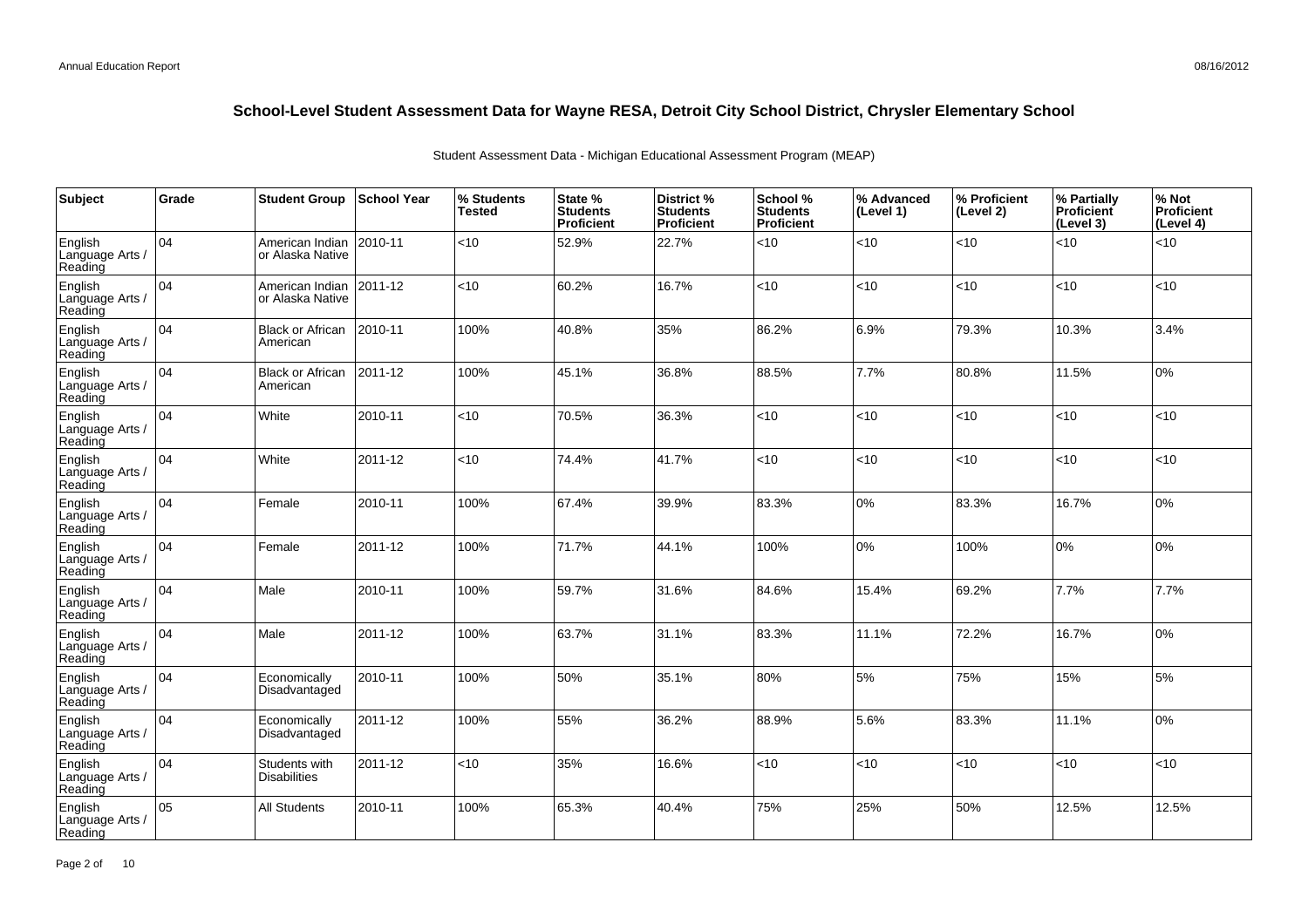| Subject                               | Grade | <b>Student Group</b>                 | School Year | % Students<br><b>Tested</b> | State %<br><b>Students</b><br>Proficient | District %<br><b>Students</b><br>Proficient | School %<br><b>Students</b><br><b>Proficient</b> | % Advanced<br>(Level 1) | % Proficient<br>(Level 2) | % Partially<br>Proficient<br>(Level 3) | % Not<br>Proficient<br>(Level 4) |
|---------------------------------------|-------|--------------------------------------|-------------|-----------------------------|------------------------------------------|---------------------------------------------|--------------------------------------------------|-------------------------|---------------------------|----------------------------------------|----------------------------------|
| English<br>Language Arts<br>Reading   | 05    | <b>All Students</b>                  | 2011-12     | 100%                        | 68.8%                                    | 40.6%                                       | 82.1%                                            | 21.4%                   | 60.7%                     | 10.7%                                  | 7.1%                             |
| English<br>Language Arts /<br>Reading | 05    | <b>Black or African</b><br>American  | 2010-11     | 100%                        | 45.4%                                    | 39.9%                                       | 73.9%                                            | 21.7%                   | 52.2%                     | 13%                                    | 13%                              |
| English<br>Language Arts /<br>Reading | 05    | <b>Black or African</b><br>American  | 2011-12     | 100%                        | 48.3%                                    | 39.3%                                       | 82.1%                                            | 21.4%                   | 60.7%                     | 10.7%                                  | 7.1%                             |
| English<br>Language Arts /<br>Reading | 05    | Hispanic or<br>Latino                | 2010-11     | <10                         | 51.8%                                    | 41.4%                                       | $<$ 10                                           | <10                     | <10                       | < 10                                   | <10                              |
| English<br>Language Arts<br>Reading   | 05    | Female                               | 2010-11     | 100%                        | 68.4%                                    | 44.2%                                       | 75%                                              | 25%                     | 50%                       | 8.3%                                   | 16.7%                            |
| English<br>Language Arts /<br>Reading | 05    | Female                               | 2011-12     | 100%                        | 71.7%                                    | 43.6%                                       | 87.5%                                            | 25%                     | 62.5%                     | 6.3%                                   | 6.3%                             |
| English<br>Language Arts /<br>Reading | 05    | Male                                 | 2010-11     | 100%                        | 62.2%                                    | 36.7%                                       | 75%                                              | 25%                     | 50%                       | 16.7%                                  | 8.3%                             |
| English<br>Language Arts /<br>Reading | 05    | Male                                 | 2011-12     | 100%                        | 65.9%                                    | 37.7%                                       | 75%                                              | 16.7%                   | 58.3%                     | 16.7%                                  | 8.3%                             |
| English<br>Language Arts<br>Reading   | 05    | Economically<br>Disadvantaged        | 2010-11     | 100%                        | 51.9%                                    | 39.4%                                       | 71.4%                                            | 35.7%                   | 35.7%                     | 21.4%                                  | 7.1%                             |
| English<br>Language Arts /<br>Reading | 05    | Economically<br>Disadvantaged        | 2011-12     | 100%                        | 56.1%                                    | 39.1%                                       | 84.2%                                            | 15.8%                   | 68.4%                     | 5.3%                                   | 10.5%                            |
| English<br>Language Arts /<br>Reading | 05    | Students with<br><b>Disabilities</b> | 2011-12     | $<$ 10                      | 34.2%                                    | 18.2%                                       | < 10                                             | <10                     | < 10                      | $ $ < 10                               | <10                              |
| <b>Mathematics</b>                    | 03    | <b>All Students</b>                  | 2010-11     | 100%                        | 34.8%                                    | 12.6%                                       | 24.1%                                            | 3.4%                    | 20.7%                     | 48.3%                                  | 27.6%                            |
| <b>Mathematics</b>                    | 03    | <b>All Students</b>                  | 2011-12     | 100%                        | 36.3%                                    | 9.7%                                        | 45.2%                                            | 0%                      | 45.2%                     | 29%                                    | 25.8%                            |
| <b>Mathematics</b>                    | 03    | <b>Black or African</b><br>American  | 2010-11     | 100%                        | 14.6%                                    | 12.3%                                       | 24.1%                                            | 3.4%                    | 20.7%                     | 48.3%                                  | 27.6%                            |
| Mathematics                           | 03    | <b>Black or African</b><br>American  | 2011-12     | 100%                        | 14.5%                                    | 9.2%                                        | 46.7%                                            | 0%                      | 46.7%                     | 26.7%                                  | 26.7%                            |
| Mathematics                           | 03    | Hispanic or<br>Latino                | 2011-12     | <10                         | 23%                                      | 11.2%                                       | < 10                                             | <10                     | <10                       | < 10                                   | <10                              |
| Mathematics<br>Page 3 of<br>10        | 03    | Female                               | 2010-11     | 100%                        | 33.4%                                    | 12.5%                                       | 21.4%                                            | 7.1%                    | 14.3%                     | 50%                                    | 28.6%                            |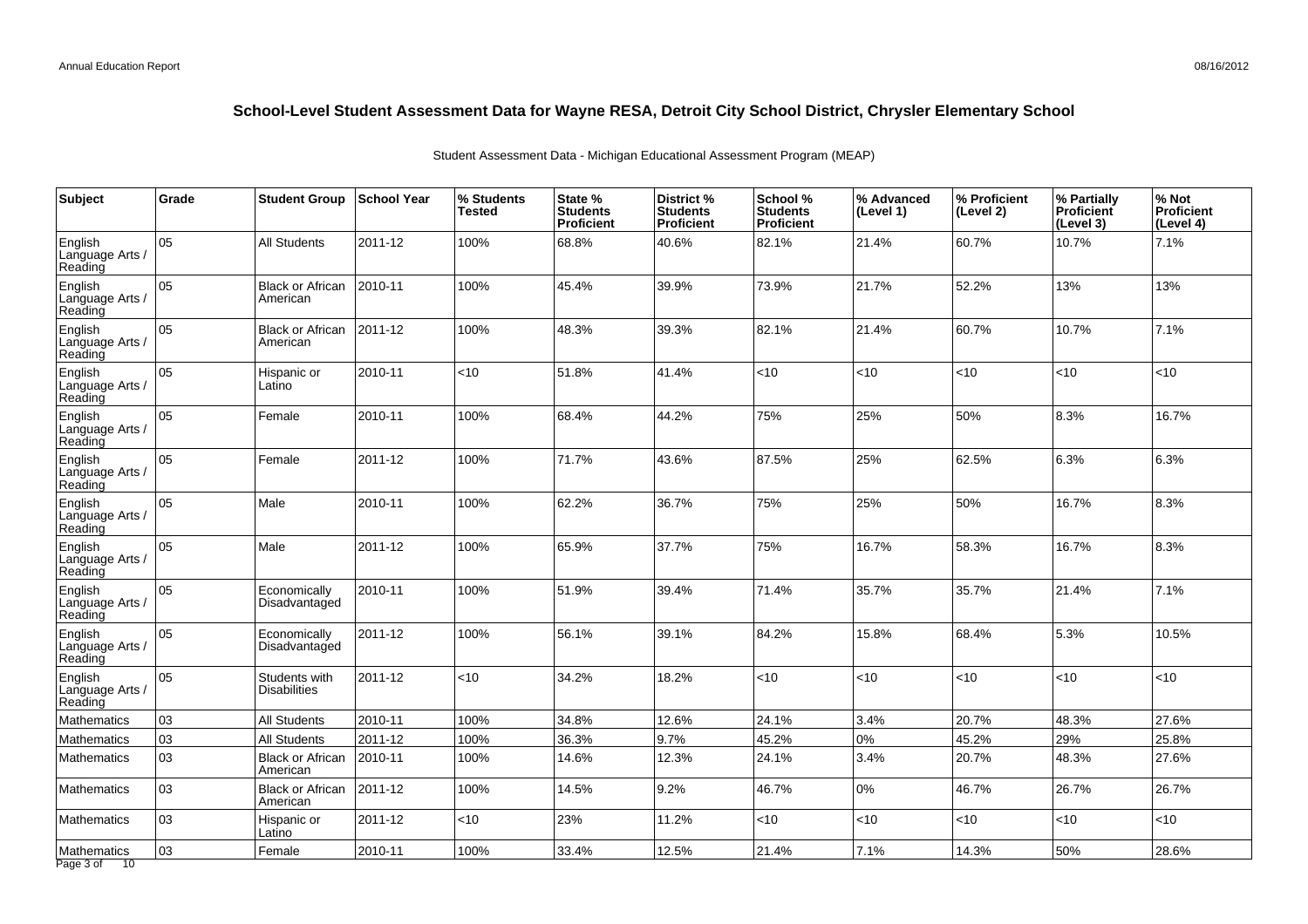| <b>Subject</b>     | Grade | <b>Student Group</b>                 | <b>School Year</b> | % Students<br>Tested | State %<br><b>Students</b><br><b>Proficient</b> | District %<br><b>Students</b><br><b>Proficient</b> | School %<br><b>Students</b><br><b>Proficient</b> | % Advanced<br>(Level 1) | % Proficient<br>(Level 2) | % Partially<br><b>Proficient</b><br>(Level 3) | % Not<br><b>Proficient</b><br>(Level 4) |
|--------------------|-------|--------------------------------------|--------------------|----------------------|-------------------------------------------------|----------------------------------------------------|--------------------------------------------------|-------------------------|---------------------------|-----------------------------------------------|-----------------------------------------|
| <b>Mathematics</b> | 03    | Female                               | 2011-12            | 100%                 | 34.9%                                           | 9.5%                                               | 33.3%                                            | 0%                      | 33.3%                     | 38.9%                                         | 27.8%                                   |
| <b>Mathematics</b> | 03    | Male                                 | 2010-11            | 100%                 | 36.3%                                           | 12.6%                                              | 26.7%                                            | 0%                      | 26.7%                     | 46.7%                                         | 26.7%                                   |
| <b>Mathematics</b> | 03    | Male                                 | 2011-12            | 100%                 | 37.6%                                           | 9.9%                                               | 61.5%                                            | $0\%$                   | 61.5%                     | 15.4%                                         | 23.1%                                   |
| <b>Mathematics</b> | 03    | Economically<br>Disadvantaged        | 2010-11            | 100%                 | 21.6%                                           | 11.8%                                              | 12.5%                                            | 0%                      | 12.5%                     | 50%                                           | 37.5%                                   |
| <b>Mathematics</b> | 03    | Economically<br>Disadvantaged        | 2011-12            | 100%                 | 23%                                             | 8.9%                                               | 40%                                              | 0%                      | 40%                       | 35%                                           | 25%                                     |
| <b>Mathematics</b> | 03    | Students with<br><b>Disabilities</b> | 2011-12            | <10                  | 18.5%                                           | 4.9%                                               | <10                                              | <10                     | <10                       | <10                                           | <10                                     |
| <b>Mathematics</b> | 04    | <b>All Students</b>                  | 2010-11            | 100%                 | 39.6%                                           | 14.4%                                              | 32.3%                                            | 3.2%                    | 29%                       | 3.2%                                          | 64.5%                                   |
| <b>Mathematics</b> | 04    | <b>All Students</b>                  | 2011-12            | 100%                 | 39.9%                                           | 11.1%                                              | 27.6%                                            | 3.4%                    | 24.1%                     | 3.4%                                          | 69%                                     |
| <b>Mathematics</b> | 04    | American Indian<br>or Alaska Native  | 2010-11            | <10                  | 25.8%                                           | 14.3%                                              | <10                                              | $<$ 10                  | $<$ 10                    | <10                                           | <10                                     |
| <b>Mathematics</b> | 04    | American Indian<br>or Alaska Native  | $ 2011 - 12 $      | $<$ 10               | 29.9%                                           | 30.8%                                              | < 10                                             | $<$ 10                  | <10                       | < 10                                          | <10                                     |
| <b>Mathematics</b> | 04    | <b>Black or African</b><br>American  | 2010-11            | 100%                 | 17.3%                                           | 14%                                                | 31%                                              | 3.4%                    | 27.6%                     | 3.4%                                          | 65.5%                                   |
| <b>Mathematics</b> | 04    | <b>Black or African</b><br>American  | $ 2011 - 12 $      | 100%                 | 15.9%                                           | 9.7%                                               | 23.1%                                            | 0%                      | 23.1%                     | 3.8%                                          | 73.1%                                   |
| <b>Mathematics</b> | 04    | White                                | 2010-11            | <10                  | 46%                                             | 14.6%                                              | <10                                              | < 10                    | $<$ 10                    | $<$ 10                                        | <10                                     |
| Mathematics        | 04    | White                                | 2011-12            | <10                  | 46.4%                                           | 16.3%                                              | <10                                              | $<10$                   | <10                       | < 10                                          | <10                                     |
| Mathematics        | 04    | Female                               | 2010-11            | 100%                 | 37.8%                                           | 13.9%                                              | 27.8%                                            | 5.6%                    | 22.2%                     | 0%                                            | 72.2%                                   |
| <b>Mathematics</b> | 04    | Female                               | 2011-12            | 100%                 | 38.5%                                           | 10.9%                                              | 9.1%                                             | 0%                      | 9.1%                      | 0%                                            | 90.9%                                   |
| <b>Mathematics</b> | 04    | Male                                 | 2010-11            | 100%                 | 41.4%                                           | 15%                                                | 38.5%                                            | 0%                      | 38.5%                     | 7.7%                                          | 53.8%                                   |
| Mathematics        | 04    | Male                                 | 2011-12            | 100%                 | 41.2%                                           | 11.3%                                              | 38.9%                                            | 5.6%                    | 33.3%                     | 5.6%                                          | 55.6%                                   |
| <b>Mathematics</b> | 04    | Economically<br>Disadvantaged        | 2010-11            | 100%                 | 25.3%                                           | 14.3%                                              | 35%                                              | 5%                      | 30%                       | 5%                                            | 60%                                     |
| <b>Mathematics</b> | 04    | Economically<br>Disadvantaged        | 2011-12            | 100%                 | 25.3%                                           | 10.3%                                              | 33.3%                                            | 5.6%                    | 27.8%                     | 0%                                            | 66.7%                                   |
| <b>Mathematics</b> | 04    | Students with<br><b>Disabilities</b> | 2011-12            | $<$ 10               | 18.3%                                           | 7.1%                                               | <10                                              | $<$ 10                  | <10                       | <10                                           | <10                                     |
| Mathematics        | 05    | <b>All Students</b>                  | 2010-11            | 100%                 | 38.5%                                           | 13.9%                                              | 37.5%                                            | 4.2%                    | 33.3%                     | 33.3%                                         | 29.2%                                   |
| Mathematics        | 05    | <b>All Students</b>                  | 2011-12            | 100%                 | 39.6%                                           | 11.4%                                              | 28.6%                                            | 10.7%                   | 17.9%                     | 50%                                           | 21.4%                                   |
| <b>Mathematics</b> | 05    | <b>Black or African</b><br>American  | 2010-11            | 100%                 | 17.5%                                           | 13.3%                                              | 34.8%                                            | 4.3%                    | 30.4%                     | 34.8%                                         | 30.4%                                   |
| <b>Mathematics</b> | 05    | <b>Black or African</b><br>American  | 2011-12            | 100%                 | 17%                                             | 9.8%                                               | 28.6%                                            | 10.7%                   | 17.9%                     | 50%                                           | 21.4%                                   |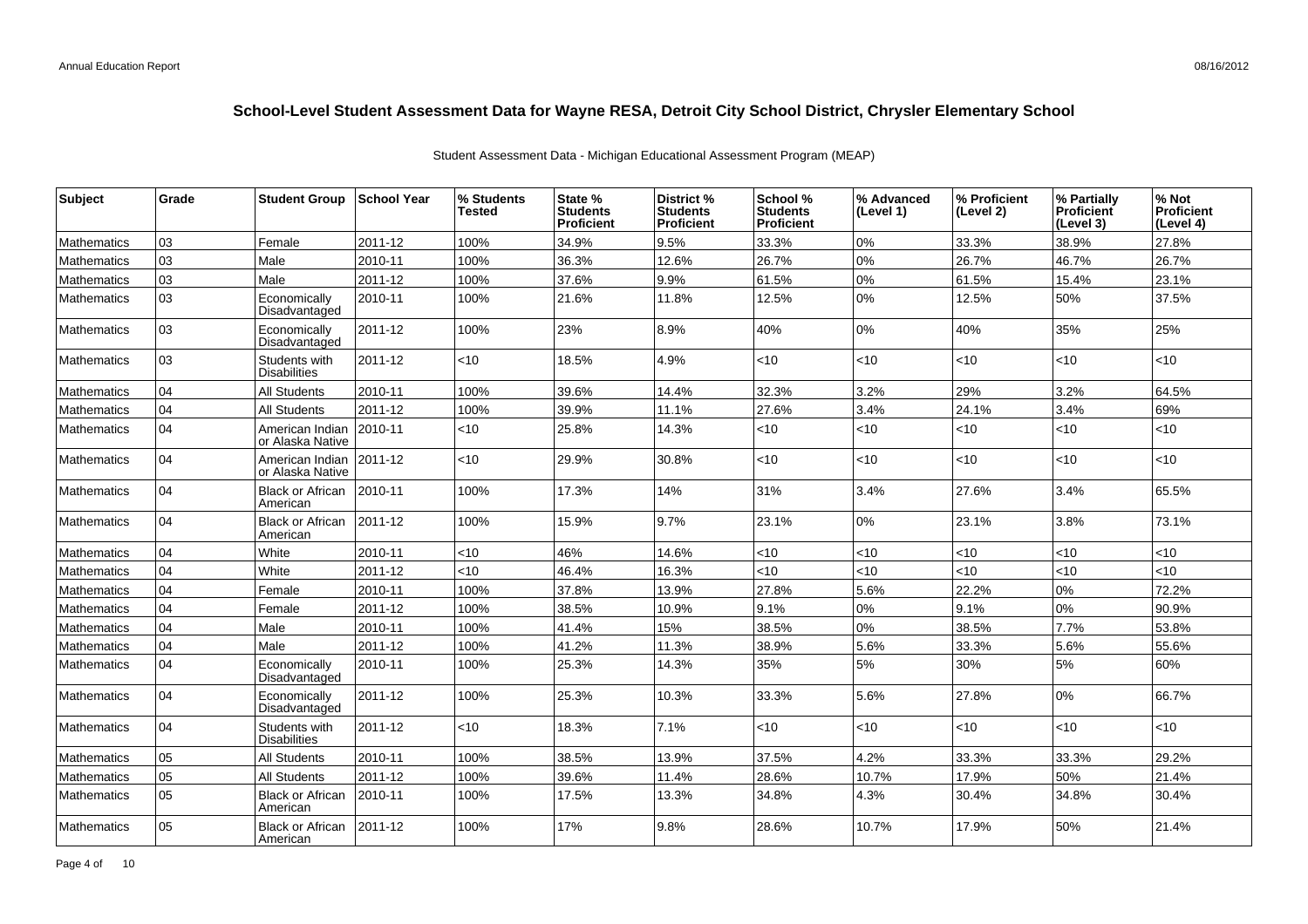| <b>Subject</b>     | Grade | <b>Student Group</b>                 | ∣School Year | % Students<br><b>Tested</b> | State %<br><b>Students</b><br><b>Proficient</b> | District %<br><b>Students</b><br><b>Proficient</b> | School %<br><b>Students</b><br><b>Proficient</b> | % Advanced<br>(Level 1) | % Proficient<br>(Level 2) | % Partially<br><b>Proficient</b><br>(Level 3) | % Not<br>Proficient<br>(Level 4) |
|--------------------|-------|--------------------------------------|--------------|-----------------------------|-------------------------------------------------|----------------------------------------------------|--------------------------------------------------|-------------------------|---------------------------|-----------------------------------------------|----------------------------------|
| <b>Mathematics</b> | 05    | Hispanic or<br>Latino                | 2010-11      | $<$ 10                      | 24.6%                                           | 15.3%                                              | < 10                                             | < 10                    | <10                       | $ $ < 10                                      | $<$ 10                           |
| <b>Mathematics</b> | 05    | Female                               | 2010-11      | 100%                        | 36.3%                                           | 13.3%                                              | 33.3%                                            | 0%                      | 33.3%                     | 33.3%                                         | 33.3%                            |
| <b>Mathematics</b> | 05    | Female                               | 2011-12      | 100%                        | 37.5%                                           | 9.8%                                               | 25%                                              | 6.3%                    | 18.8%                     | 43.8%                                         | 31.3%                            |
| <b>Mathematics</b> | 05    | Male                                 | 2010-11      | 100%                        | 40.6%                                           | 14.5%                                              | 41.7%                                            | 8.3%                    | 33.3%                     | 33.3%                                         | 25%                              |
| Mathematics        | 05    | Male                                 | 2011-12      | 100%                        | 41.6%                                           | 12.9%                                              | 33.3%                                            | 16.7%                   | 16.7%                     | 58.3%                                         | 8.3%                             |
| <b>Mathematics</b> | 05    | Economically<br>Disadvantaged        | 2010-11      | 100%                        | 24.1%                                           | 13.2%                                              | 35.7%                                            | 0%                      | 35.7%                     | 42.9%                                         | 21.4%                            |
| <b>Mathematics</b> | 05    | Economically<br>Disadvantaged        | 2011-12      | 100%                        | 24.9%                                           | 10.8%                                              | 21.1%                                            | 10%                     | 21.1%                     | 52.6%                                         | 26.3%                            |
| <b>Mathematics</b> | 05    | Students with<br><b>Disabilities</b> | 2011-12      | $<$ 10                      | 16%                                             | 4.9%                                               | < 10                                             | < 10                    | <10                       | $ $ < 10                                      | <10                              |
| Science            | 05    | <b>All Students</b>                  | 2010-11      | 100%                        | 17.4%                                           | 3.7%                                               | 20.8%                                            | 8.3%                    | 12.5%                     | 41.7%                                         | 37.5%                            |
| Science            | 05    | <b>All Students</b>                  | 2011-12      | 100%                        | 15.3%                                           | 2.8%                                               | 17.9%                                            | 7.1%                    | 10.7%                     | 42.9%                                         | 39.3%                            |
| Science            | 05    | <b>Black or African</b><br>American  | 2010-11      | 100%                        | 4.1%                                            | 3.8%                                               | 21.7%                                            | 8.7%                    | 13%                       | 39.1%                                         | 39.1%                            |
| Science            | 05    | <b>Black or African</b><br>American  | 2011-12      | 100%                        | 3.2%                                            | 2.9%                                               | 17.9%                                            | 7.1%                    | 10.7%                     | 42.9%                                         | 39.3%                            |
| Science            | 05    | Hispanic or<br>Latino                | 2010-11      | $<$ 10                      | 7.4%                                            | 2.7%                                               | < 10                                             | < 10                    | <10                       | $ $ < 10                                      | <10                              |
| Science            | 05    | Female                               | 2010-11      | 100%                        | 15.5%                                           | 3.6%                                               | 25%                                              | 0%                      | 25%                       | 25%                                           | 50%                              |
| Science            | 05    | Female                               | 2011-12      | 100%                        | 13.6%                                           | 2.6%                                               | 12.5%                                            | 12.5%                   | 0%                        | 43.8%                                         | 43.8%                            |
| Science            | 05    | Male                                 | 2010-11      | 100%                        | 19.1%                                           | 3.8%                                               | 16.7%                                            | 16.7%                   | 0%                        | 58.3%                                         | 25%                              |
| Science            | 05    | Male                                 | 2011-12      | 100%                        | 17%                                             | 3%                                                 | 25%                                              | 0%                      | 25%                       | 41.7%                                         | 33.3%                            |
| Science            | 05    | Economically<br>Disadvantaged        | 2010-11      | 100%                        | 8.3%                                            | 3.5%                                               | 21.4%                                            | 7.1%                    | 14.3%                     | 50%                                           | 28.6%                            |
| Science            | 05    | Economically<br>Disadvantaged        | 2011-12      | 100%                        | 7%                                              | 2.3%                                               | 10.5%                                            | 5.3%                    | 5.3%                      | 47.4%                                         | 42.1%                            |
| Science            | 05    | Students with<br><b>Disabilities</b> | 2011-12      | < 10                        | 5.5%                                            | 1.7%                                               | <10                                              | < 10                    | <10                       | $ $ < 10                                      | <10                              |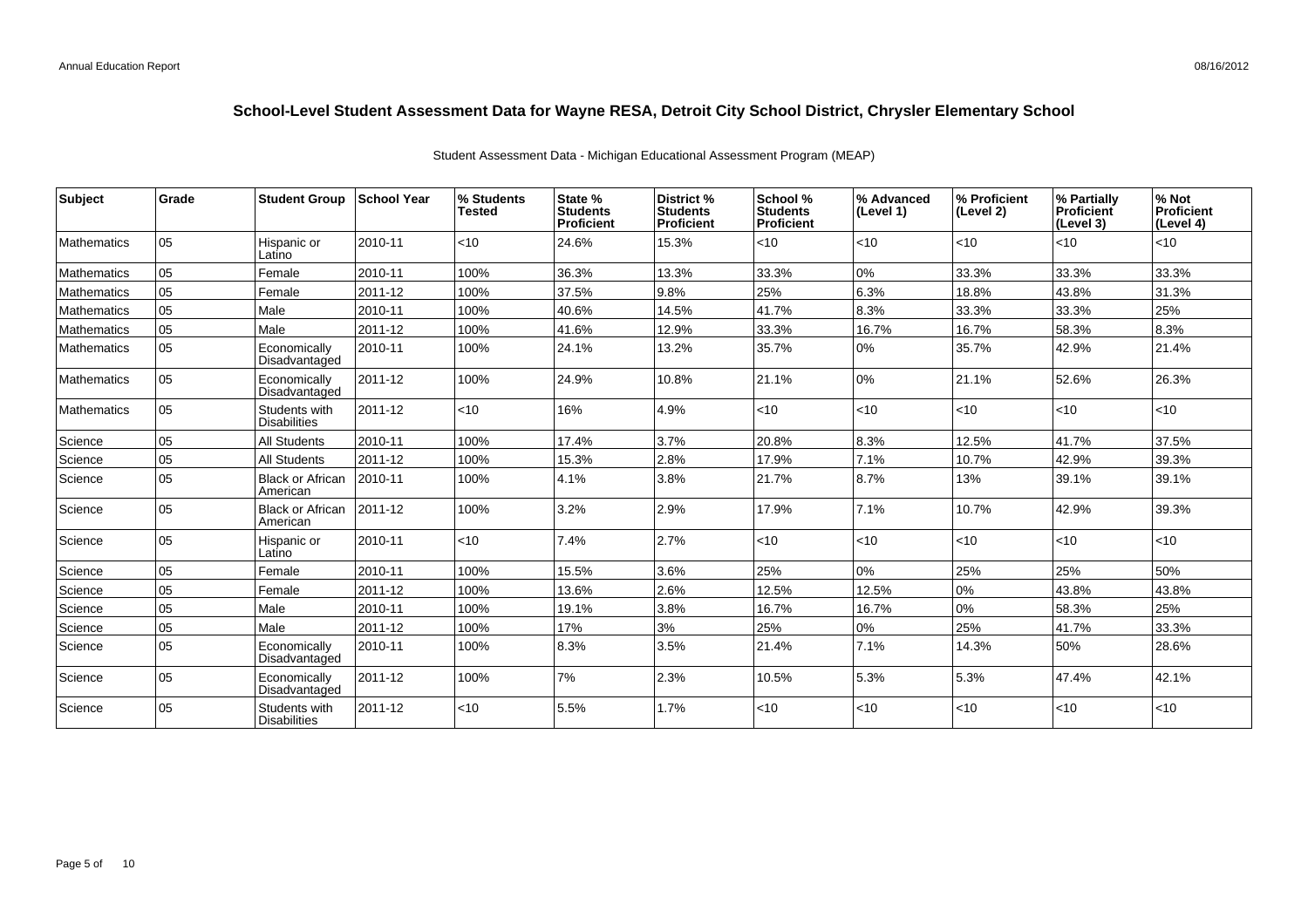Student Assessment Data - Michigan Merit Examination (MME)

| Subject | Grade | ⊺Student Group | School Year | <b>Students</b> l%<br><b>Tested</b> | State %<br><b>Students</b><br><b>Proficient</b> | District %<br><b>Students</b><br>Proficient | School %<br>Students<br><b>Proficien</b> | 1 O /<br><i>/</i> ∘ Advanced<br>∣(Level 1' | % Proficient<br>$ $ (Level 2) | <sup>1</sup> % Partiali<br>Proficient<br>$ $ (Level $3$ | % Not<br>Proficient<br>(Level 4) |
|---------|-------|----------------|-------------|-------------------------------------|-------------------------------------------------|---------------------------------------------|------------------------------------------|--------------------------------------------|-------------------------------|---------------------------------------------------------|----------------------------------|
|---------|-------|----------------|-------------|-------------------------------------|-------------------------------------------------|---------------------------------------------|------------------------------------------|--------------------------------------------|-------------------------------|---------------------------------------------------------|----------------------------------|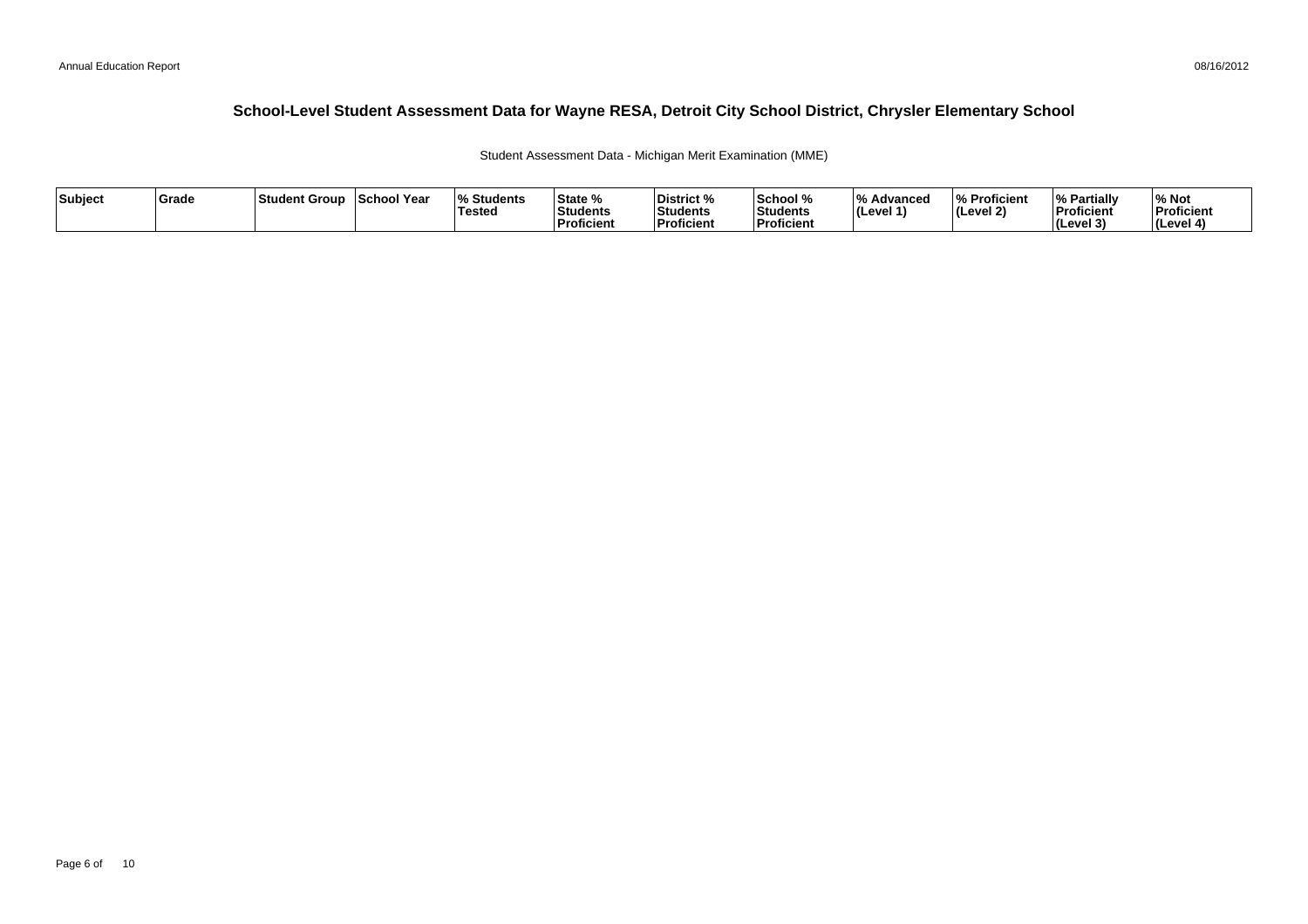Student Assessment Data - MI-Access : Functional Independence

| Subject | Grade | Student Group | <b>School Year</b> | $\mathbf{a}$<br>Students<br><b>Tested</b> | <b>State % Students District %</b><br>'Proficient | Students<br>Proficient | School %<br>Students<br><b>Proficient</b> | % Surpassed<br>(Level 1 | % Attained<br>l (Level 2) | ∣% Emeraina<br> (Level 3) |
|---------|-------|---------------|--------------------|-------------------------------------------|---------------------------------------------------|------------------------|-------------------------------------------|-------------------------|---------------------------|---------------------------|
|---------|-------|---------------|--------------------|-------------------------------------------|---------------------------------------------------|------------------------|-------------------------------------------|-------------------------|---------------------------|---------------------------|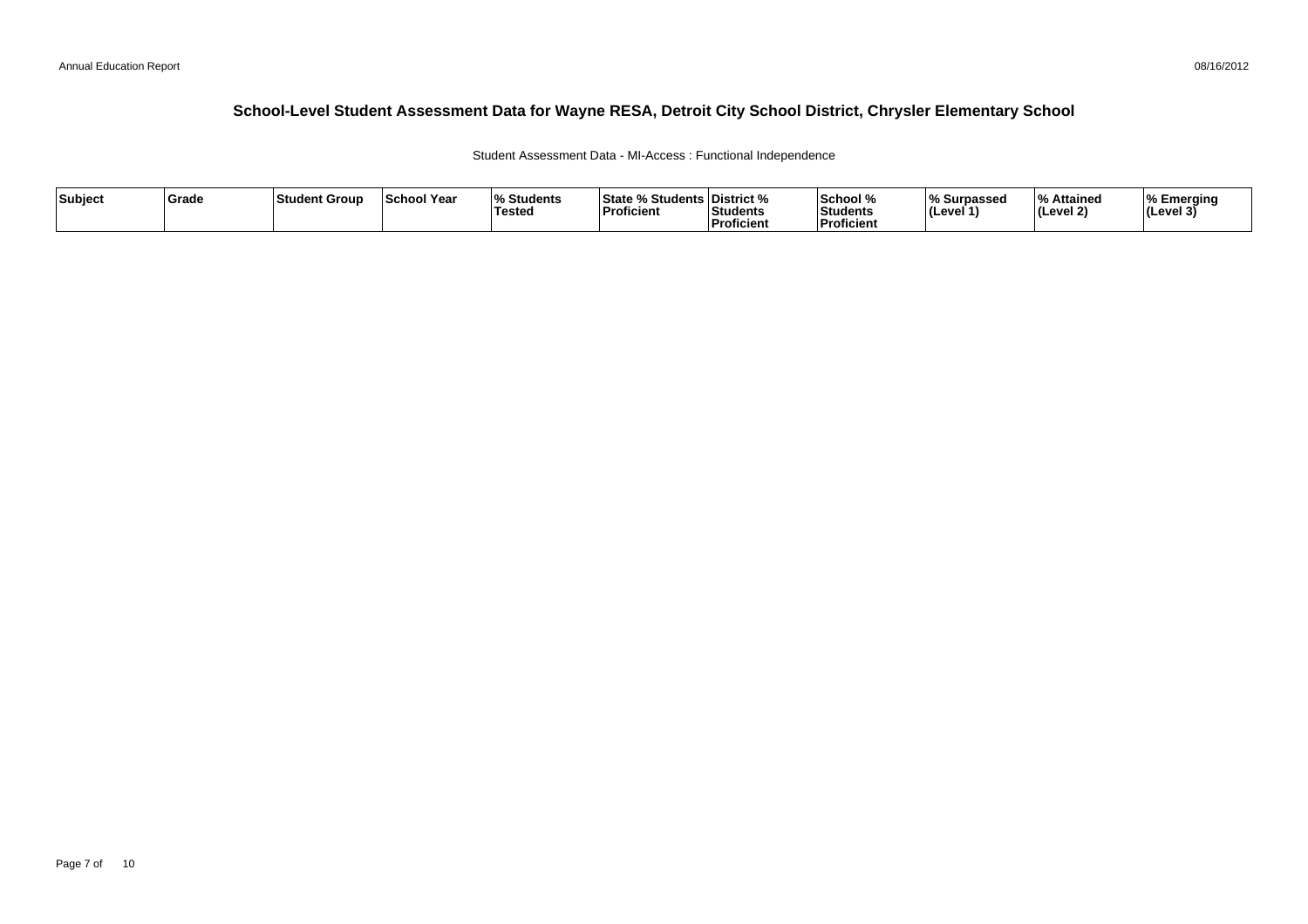Student Assessment Data - MI-Access : Supported Independence

| Subject | Grade | Student Group | <b>School Year</b> | $\mathbf{a}$<br>Students<br><b>Tested</b> | <b>State % Students District %</b><br>'Proficient | Students<br>Proficient | School %<br>Students<br><b>Proficient</b> | % Surpassed<br>(Level 1 | % Attained<br>l (Level 2) | ∣% Emeraina<br> (Level 3) |
|---------|-------|---------------|--------------------|-------------------------------------------|---------------------------------------------------|------------------------|-------------------------------------------|-------------------------|---------------------------|---------------------------|
|---------|-------|---------------|--------------------|-------------------------------------------|---------------------------------------------------|------------------------|-------------------------------------------|-------------------------|---------------------------|---------------------------|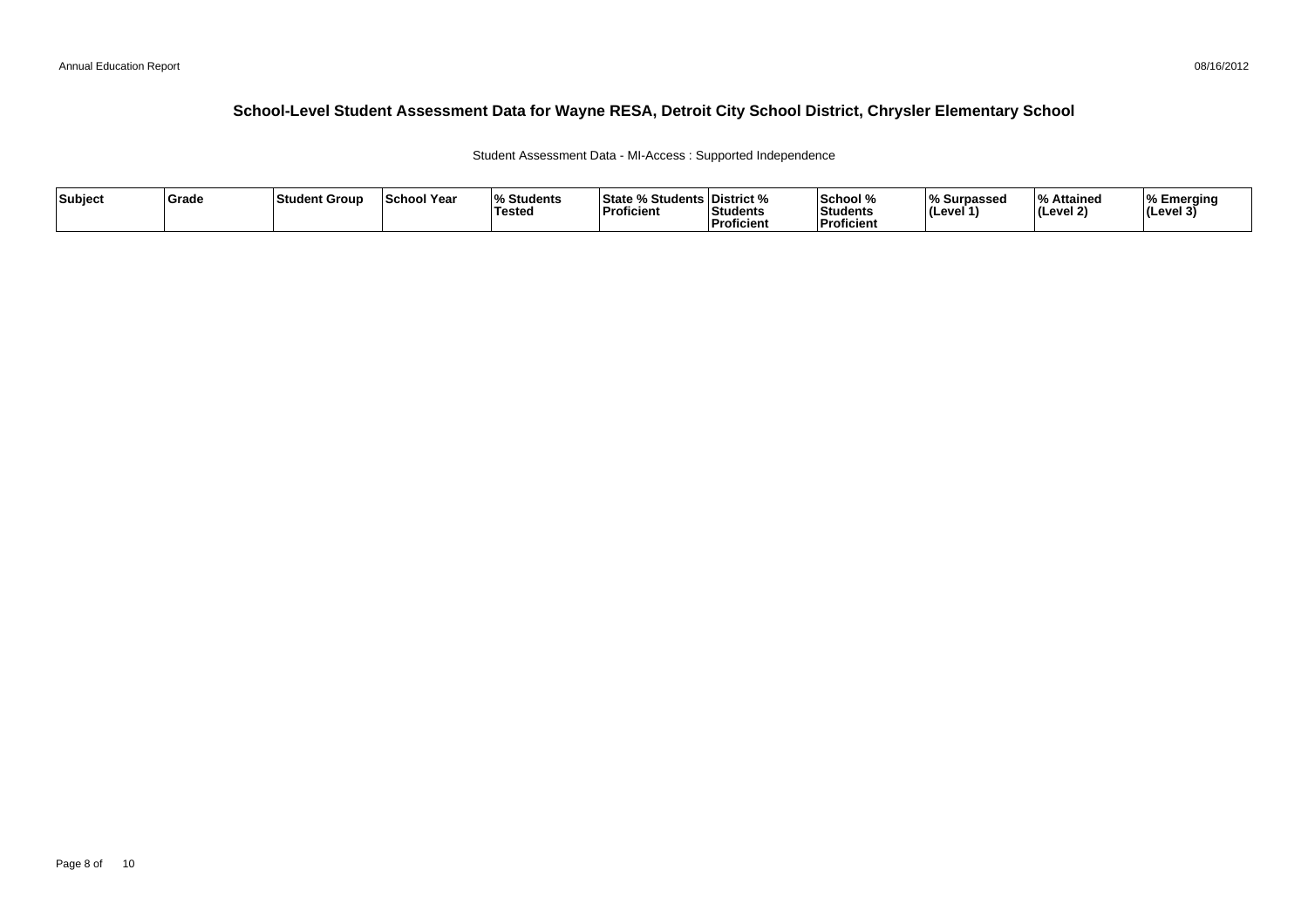#### Student Assessment Data - MI-Access : Participation

| Subject | ∣Grade | <b>Student Group</b> | <b>School Year</b> | Students<br><b>Tested</b> | <b>State % Students District %</b><br>$\overline{\phantom{a}}$<br>Proficient | Students<br>Proficient | School %<br>Students<br><b>Proficient</b> | % Surpassed<br>(Level | % Attained<br>$ $ (Level 2) | ⊺% Emerging<br> (Level 3) |
|---------|--------|----------------------|--------------------|---------------------------|------------------------------------------------------------------------------|------------------------|-------------------------------------------|-----------------------|-----------------------------|---------------------------|
|---------|--------|----------------------|--------------------|---------------------------|------------------------------------------------------------------------------|------------------------|-------------------------------------------|-----------------------|-----------------------------|---------------------------|